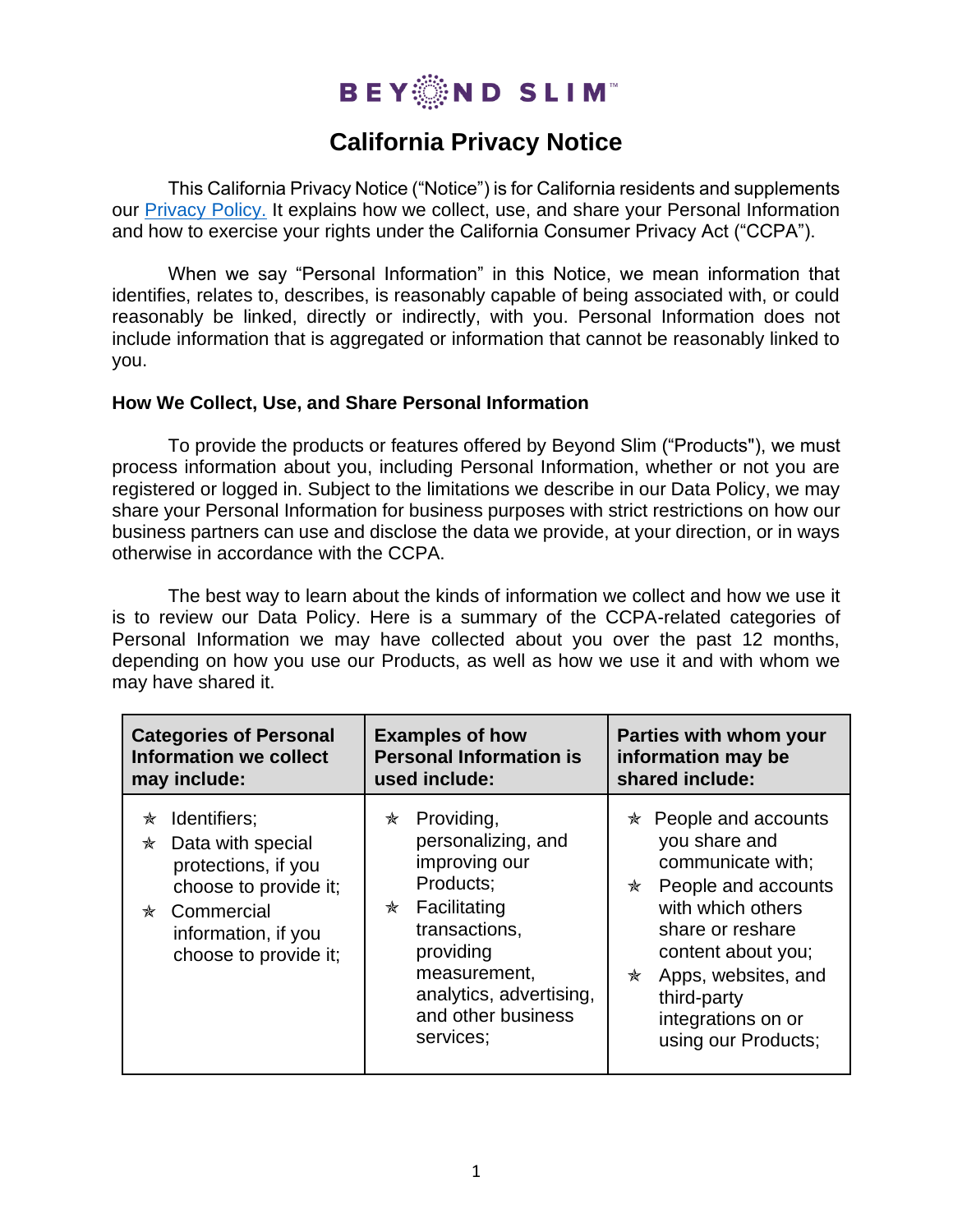| ₩<br>☆ | Photos and face<br>imagery that can be<br>used to create face-<br>recognition templates<br>if you or others<br>choose to provide it<br>and you have the<br>setting turned on.<br>Internet or other    | ☆<br>☆<br>★<br>★ | Promoting safety,<br>integrity, and security;<br>Communicating with<br>you;<br>Researching and<br>innovating for social<br>good; and<br>To perform other<br>business purposes. | ₩<br>☆ | New owners in the<br>event of a change of<br>ownership or control<br>of all or part of our<br>Products or their<br>assets changes;<br>Partners, including<br>partners who use our<br>analytics services, |
|--------|-------------------------------------------------------------------------------------------------------------------------------------------------------------------------------------------------------|------------------|--------------------------------------------------------------------------------------------------------------------------------------------------------------------------------|--------|----------------------------------------------------------------------------------------------------------------------------------------------------------------------------------------------------------|
|        | electronic network<br>activity information,<br>including content you<br>view or engage with;                                                                                                          |                  |                                                                                                                                                                                |        | advertisers,<br>measurement<br>partners, partners<br>offering goods and                                                                                                                                  |
| ✬      | Location-related<br>information, including<br>precise device<br>location if you choose<br>to allow us to collect<br>it:                                                                               |                  |                                                                                                                                                                                |        | services in our<br>Products, vendors<br>and service<br>providers, and<br>researchers and<br>academics;                                                                                                   |
| ✬      | Audio or visual<br>Information, including<br>photos and videos, if<br>you or others choose<br>to provide it;                                                                                          |                  |                                                                                                                                                                                | ₩<br>☆ | Law enforcement or<br>other third parties in<br>connection with legal<br>requests; and<br><b>Beyond Slim</b>                                                                                             |
| ₩      | Professional or<br>employment<br>information, if you<br>choose to provide it;                                                                                                                         |                  |                                                                                                                                                                                |        | Companies                                                                                                                                                                                                |
| ₩      | Education<br>information, if you<br>choose to provide it;                                                                                                                                             |                  |                                                                                                                                                                                |        |                                                                                                                                                                                                          |
| ☆      | Financial information,<br>if you choose to<br>provide it; and                                                                                                                                         |                  |                                                                                                                                                                                |        |                                                                                                                                                                                                          |
| ₩      | Information derived<br>from other Personal<br>Information about<br>you, which could<br>include your<br>preferences,<br>interests, and other<br>information used to<br>personalize your<br>experience. |                  |                                                                                                                                                                                |        |                                                                                                                                                                                                          |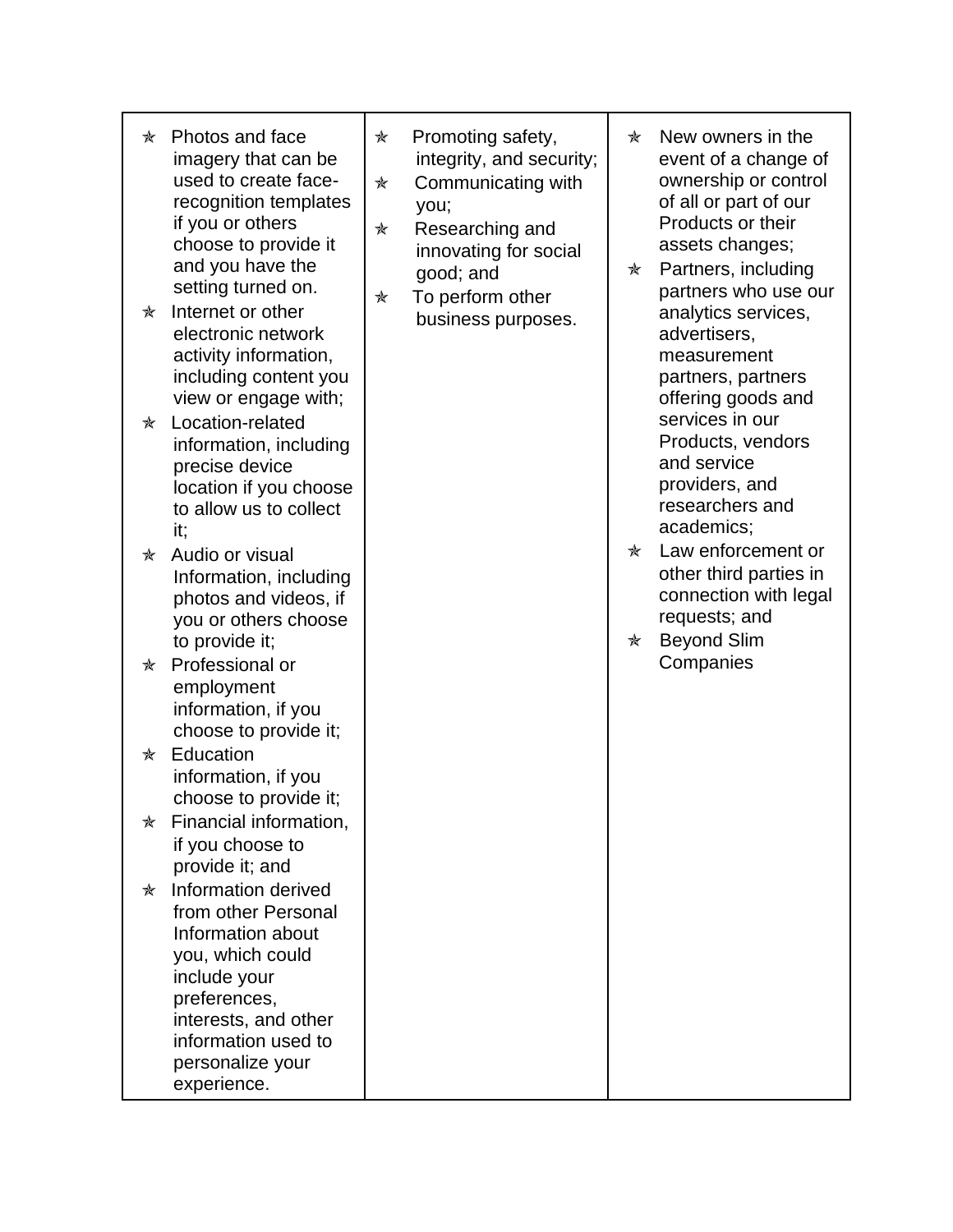To learn more about how we process information, including other types of Personal Information we collect, return to our Privacy Policy.

### **Sources of Personal Information**

We receive Personal Information from the information that you and others provide, your device(s), and from our partners. The categories of sources from which we've collected or received Personal Information include:

❖ You: We collect the content, communications, and other information you provide when you use our Products, including when you sign up for an account, create or share content, and message or communicate with others. We collect information about the people, pages, accounts, hashtags, and groups you are connected to, and how you interact with them across our Products, such as the people you communicate with the most or the groups you are part of. We also collect information about how you use our Products, including ads we serve on and off Beyond Slim, such as the types of content you view or engage with, the features you use, the actions you take, the people or accounts you interact with, and the time, frequency, and duration of your activities.

❖ Other people: We may also receive and analyze content, communications, and information about you that other people provide when they use our Products, such as when others share or comment on a photo of you, send a message to you, or upload, sync, or import your contact information.

❖ Your device(s): We collect information from and about the computers, phones, connected TVs, and other web-connected devices you use that integrate with our Products, and we combine this information across different devices you use.

❖ Partners: Credit card processors, banks, app developers and publishers, and other partners can send us information for business purposes through the Beyond Slim business tools they use, including our APIs and SDKs. These partners provide information about your activities off Beyond Slim – including information about your device, the websites you visit, things you do on their services, and purchases you make. We also receive information about your online and offline actions, and purchases from third-party data providers who have the rights to provide us with your information. Partners receive your data when you visit or use their services or through third parties they work with. We require each of these partners to have rights to collect, use, and share your data before providing any data to us.

## **How can you exercise your rights provided under the CCPA?**

Under the CCPA, you have the following rights: